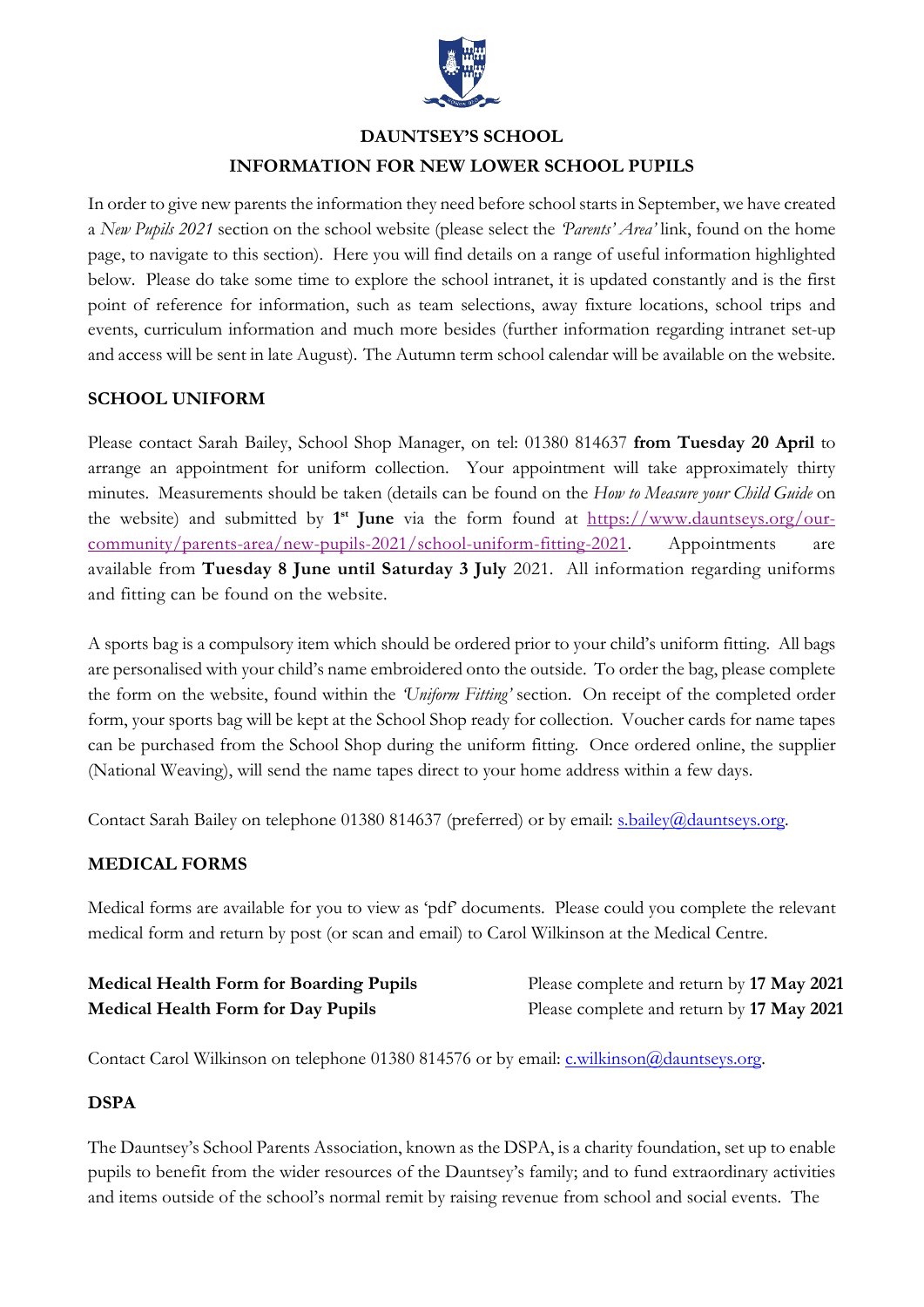enclosed leaflet gives further information. Please join by completing the online form, giving permission for a one-off fee of  $f$ 25 to be added to your school account. Contact:  $\frac{dspa(\omega)d\text{auntseys.org}}{dsga(\omega)d\text{anitseys.org}}$ .

# **MUSIC LESSONS**

We have twenty-one instrumental teachers visiting each week who teach over three hundred instrumental lessons on a full range of instruments and voice. In order to guarantee a place, please book *as soon as possible* on the school website under *'New Pupils 2021'.* Please complete the form, found in the *'Parents' Area'* link, located on the front page of the website.

Please contact Debbie Davey with any queries, either by email: [d.davey@dauntseys.org](mailto:d.davey@dauntseys.org) or by telephone: 01380 814546.

# **DAILY SCHOOL TRANSPORT**

Nick Barnes; Assistant Bursar, will be writing to parents of day pupils giving full information about bus routes (the information will also be published on the website, under *'New Pupils 2021').*

Please contact Nick Barnes, Assistant Bursar, by email: **buses@dauntseys.org** or by telephone: 01380 814513 for more detailed information.

# **SCHOOL POLICY ON MOUTHGUARDS**

It is compulsory for all pupils playing Rugby and Hockey to wear a mouthguard. If you do not wish your son/daughter in Forms  $1 - 3$  to be fitted with a mouthguard (either because they already have one or because you are using your own dentist), we require written notification which can be emailed directly to the Director of Sport, Marcus Olsen: [m.olsen@dauntseys.org.](mailto:m.olsen@dauntseys.org)

**Mouthguards can be ordered direct from Opro via the attached link:** [https://www.opro.com/Catalogue/Mouthguard-Designs/School-and-Club-](https://www.opro.com/Catalogue/Mouthguard-Designs/School-and-Club-Designs/SchoolClub?designid=2601)[Designs/SchoolClub?designid=2601](https://www.opro.com/Catalogue/Mouthguard-Designs/School-and-Club-Designs/SchoolClub?designid=2601)

#### **TENNIS COACHING**

Please complete the online form and return to: [k.bradley@dauntseys.org](mailto:k.bradley@dauntseys.org) or [w.baillie@dauntseys.org.](mailto:w.baillie@dauntseys.org)

# **TRAVEL FOR INTERNATIONAL BOARDERS**

The School provides a UK travel planning and booking service for all our international pupils travelling between Dauntsey's and the point of arrival/departure into the UK. We aim to provide best value by sharing transport where possible, and by making reservations well in advance. The school also organises rail travel for those children requiring weekend travel within the UK.

For further information, and to give notice of travel arrangements, please contact Megan Williams either by email: [m.williams@dauntseys.org](mailto:m.williams@dauntseys.org) or by telephone on 01380 814514.

# **DATA PROTECTION**

Please note: no data that is personal to you will be passed on to any person or persons outside of the school, unless you have given consent for your details to be shared.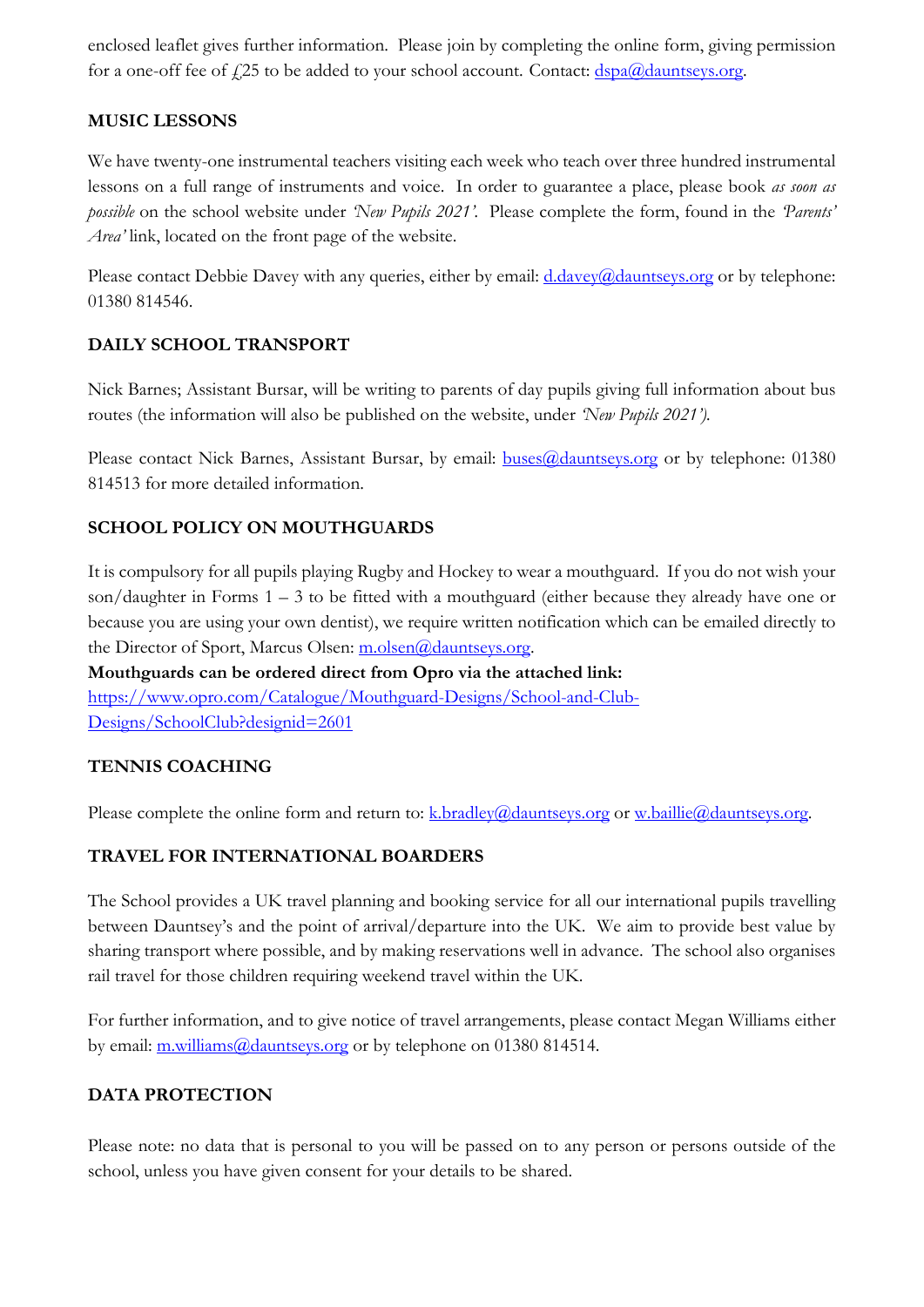# **INDUCTION PROGRAMME & START OF TERM ARRANGEMENTS**

Your son or daughter's House Master or House Mistress will be in contact in July to welcome you to their house and to invite you to a house reception at the beginning of term. They will also allocate a 'buddy' for your son or daughter who will be in touch over the summer.

| Date          | Time      | Information                                               |
|---------------|-----------|-----------------------------------------------------------|
| Wednesday 1st | 16:00     | Reception in the Pavilion for Lower School day pupils and |
| September     |           | parents (pupils should wear school uniform).              |
| Thursday 2    | 08:30     | Induction sessions for all new Lower School day pupils;   |
| September     |           | including IT registration, photographs and allocation of  |
|               |           | lockers (pupils should wear school uniform).              |
|               | 13:30     | Pick up/school transport departs.                         |
| Friday 3      | 08:25     | Morning registration and normal lessons commence.         |
| September     | 17:30     | End of the school day and school transport departs.       |
| Saturday 4    | 08:25     | Registration and normal lessons continue.                 |
| September     | Afternoon | Girls' Hockey and Boys' Rugby for all.                    |
|               |           | School transport departs (tbc)                            |

#### **Start of Term Arrangements for Lower School Day Pupils**

#### **Lower School Boarding Pupils**

| Date       | Time      | <b>Information - Boarders</b>                              |
|------------|-----------|------------------------------------------------------------|
| Thursday 2 | 11:00     | New Lower School boarders arrive at The Manor.             |
| September  | $12$ noon | Lunch at The Manor for new boarding pupils, parents and    |
|            |           | guardians.                                                 |
|            | 12:45     | Welcome by Mark Lascelles (Head Master) and Eleni          |
|            |           | Conidaris (Head of Lower School).                          |
|            | 13:15     | Pupils change into uniform.                                |
|            | 13:30     | Parents depart and pupils will go with House staff to the  |
|            |           | main school for finger print registering, photographs and  |
|            |           | allocation of lockers.                                     |
|            | 14:15     | (Optional) tour of the school for new boarding parents and |
|            |           | guardians.                                                 |
| Friday 3   | 08:15     | Manor bus departs for main school.                         |
| September  | 08:25     | Registration and lessons commence.                         |
| Saturday 4 | 08:25     | Registration and normal lessons continue.                  |
| September  | Afternoon | Girls' Hockey and Boys' Rugby for all.                     |